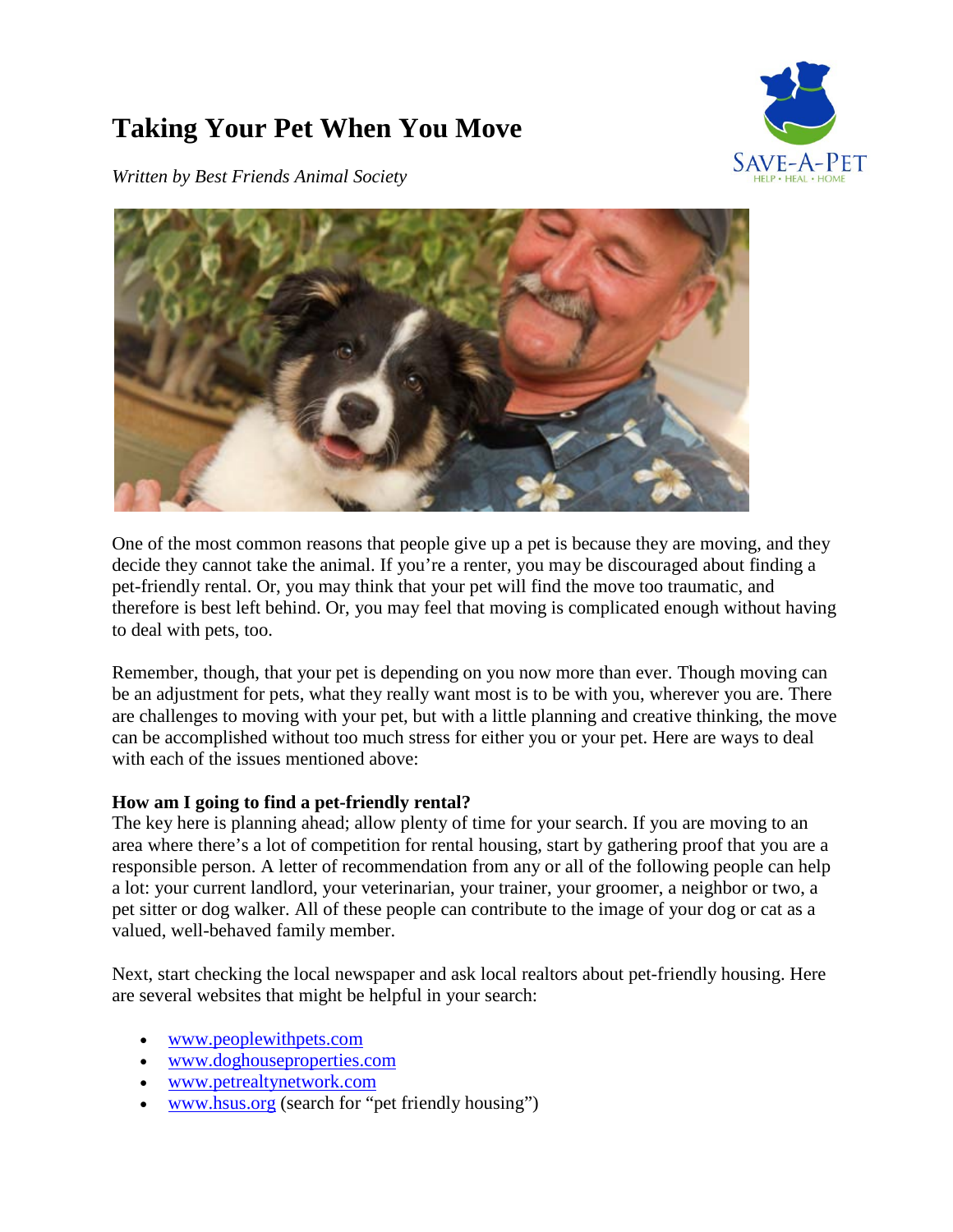You could also try calling the local humane society in the area where you'll be moving. They may have a listing of pet-friendly rentals.

## **Wouldn't my pet be better off left behind at the local animal shelter?**

If you think it would be more humane to drop your pet off at your local shelter, you aren't aware of the reality of pet overpopulation in this country. Millions of animals are killed in shelters each year. Many of them are cute, lovable, young, healthy and/or special in some way, just like your pet. Even if your pet does get adopted out to a new home, being in a shelter for a period of time and then adjusting to a new home can potentially involve a great deal more stress for the animal than simply moving.

## **How can I make the move less stressful for my pet and for me?**

If you're moving to another state or another part of the country, the trip itself can seem daunting. It doesn't have to be traumatic; once again, it pays to plan ahead. If your pet is not accustomed to riding in the car, get him used to it gradually. Start by sitting in the car (without going anywhere) with him for short periods of time. To make it a more positive experience, you can give him a treat or play with him. Progress to taking your pet for short jaunts in the car. By the time you're ready to go on a long trip, traveling in the car should be less stressful for your pet. If your pet continues to be anxious, try giving him one of the herbal formulas designed to soothe and calm. Again, try this ahead of time, in case your pet has an adverse reaction. Sometimes, playing the radio or an audio book can help relax your pet.

If you'll need to stop overnight, you should plan ahead by locating pet-friendly accommodations along your route. Many motel and hotel chains take pets. Here are some helpful websites that list pet-friendly places to stay and also contain helpful hints for traveling with pets:

- [www.petsonthego.com](http://www.petsonthego.com/)
- [www.petswelcome.com](http://www.petswelcome.com/)

If you have a dog, give her a good long walk before you start out and make frequent stops so she can stretch her legs. Keep her on a leash at all times when she's outside the car or hotel room. Even if she normally responds to voice commands, she may spook easily in new environments. Cats should be kept in a carrier or crate while you're driving. At rest stops, you can let your kitty out (in the car, of course) to use the litter box. Or, use a crate large enough to hold a small catlitter tray, as well as bedding and small food and water dishes.

Make sure you take along a supply of your pet's regular food and some treats – now is not the time to change your pet's diet. Also, you might want to bring along your pet's favorite toy or bed to provide comfort and familiarity for your pet during your stay in foreign accommodations.

When you arrive at your new home, be extra careful to keep your pets safe and secure. If your dog will be spending time in a fenced yard, make sure that the fencing is sturdy and has no escape routes. For a few days, you might not want to leave her alone outside while you're away. Even if you have an indoor/outdoor cat, don't allow your cat outdoors for at least a month. Cats